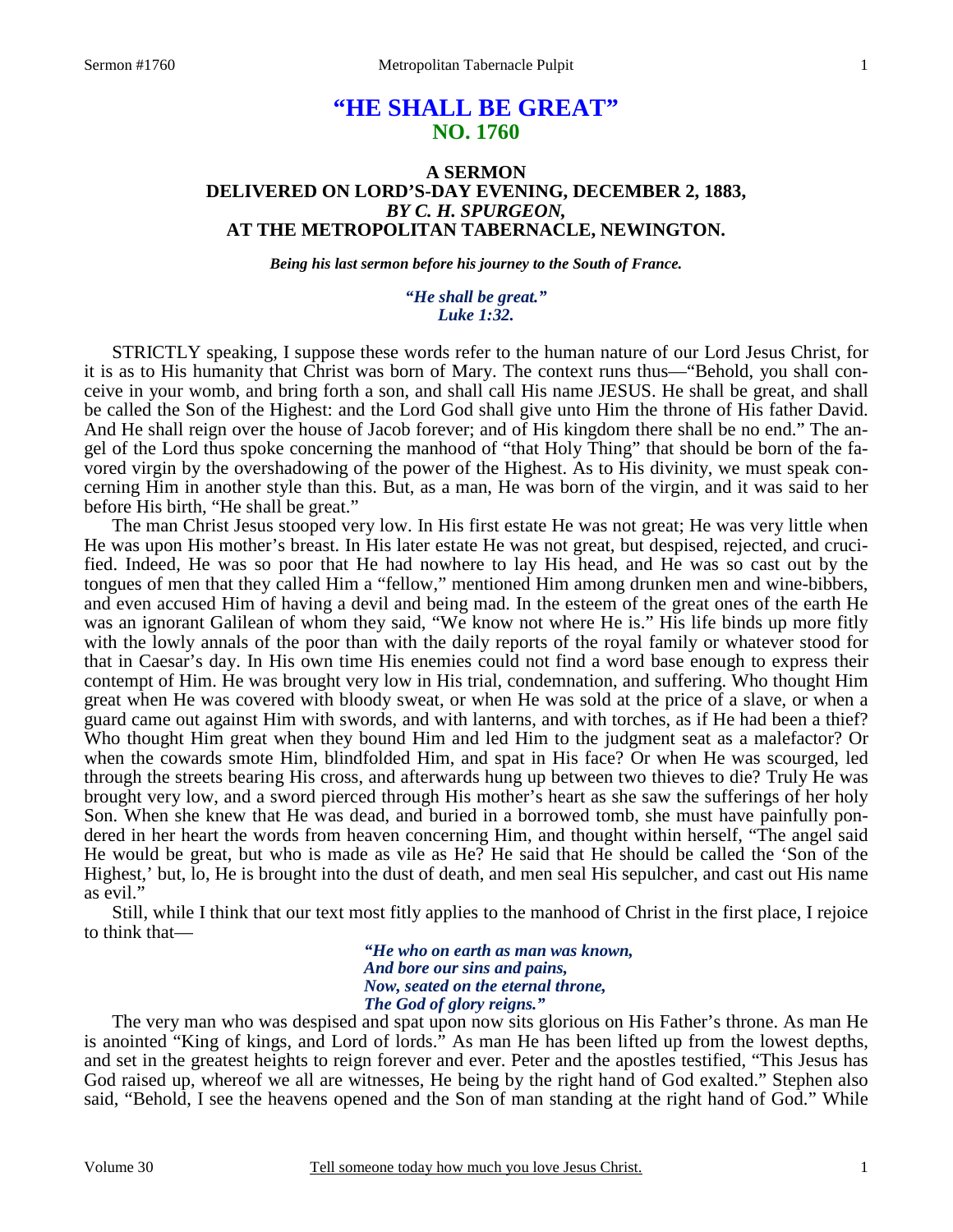we believe that, and rejoice in it, we shall be wise never to dissociate the deity of Christ from His humanity, for they make up one person.

 I cannot help remarking that in the New Testament you find a disregard of all rigid distinction of the two natures in the person of our Lord when the Spirit speaks concerning Him. The two natures are so thoroughly united in the person of Christ that the Holy Spirit does not speak of the Lord Jesus with theological exactness, like one who writes a creed, but He speaks as to men of understanding, who know and rejoice in the truth of the one indivisible person of the Mediator. For instance, we read in Scripture of "the blood of God," Paul says in Acts 20:28, "Feed the church of God, which He has purchased with His own blood." Now, strictly speaking, there can be no blood of God, and the expression looks like a confusion of the two natures, but this is intentional, that we may clearly see that the two natures are so joined together that the Holy Spirit does not stop to dissect and set out differences. But He says of the united person of our blessed Lord that which is strictly true either of His humanity or of His deity. He is called both "God, our Savior," and "the man Christ Jesus." The combined natures of the man, the God, Christ Jesus our Lord, are one person, and all the acts of either nature may be ascribed to that one person. Therefore I, for one, do not hesitate to sing such verses as these—

> *"He that distributes crowns and thrones, Hangs on a tree, and bleeds and groans: The Prince of Life resigns His breath; The King of Glory bows to death. Well might the sun in darkness hide, And shut his glories in, When God, the mighty Maker, died For man, the creature's sin. See how the patient Jesus stands, Insulted in His lowest case! Sinners have bound the Almighty hands, And spit in their Creator's face."*

 We shall not labor, therefore, to preserve the niceties of theology, but we shall at this time freely speak of our Lord as He is in His Godhead and in His manhood, and apply our text to the whole Christ, declaring the divine promise that "He shall be great."

 While my brother was praying for me I was wishing that I had the tongues of men and of angels with which to set forth my theme tonight, and yet I shall retract my wish, for the subject is such, that if my words were the most common that could be found—yes, if they were ungrammatical, and if they were put together in a most uncouth manner, it would little matter, for failure awaits me in any case. The subject far transcends all utterance. Jesus is such a one that no oratory can ever reach the height of His glory, and the simplest words are best suited to a subject so sublime. Fine words would be but tawdry things to hang beside the unspeakably glorious Lord. I can say no more than that *He is great*. If I could tell forth His greatness with choral symphonies of cherubim, yet I would fail to reach the height of this great argument. I will be content if I can touch the hem of the garment of His greatness. If the Lord will but set us in a cleft of the rock, and only make us see the back parts of His character, we shall be overcome by the vision. As yet, even of Jesus, the face of His full glory cannot be seen, or if seen, it cannot be described. Were we caught up to the third heaven we should have little to say on coming back, for we would have seen things which were not lawful for us to utter. I shall not therefore fail with loss of honor if I tell you that my utmost success at this time will but touch the fringe of the splendor of the Son of man. This is not the time of His clearest revealing. The day is coming for the manifestation of the Lord; as yet He shines not forth among men in His noontide. His Second Advent shall more fully reveal Him. Then shall His people "shine forth as the sun in the kingdom of their Father," because He also shall rise in the clear face of heaven as the Sun of Righteousness, greatly blessing the sons of men.

**I.** Let me touch my theme as best I can by, first of all, saying of our adorable Lord Jesus that HE IS GREAT FROM MANY POINTS OF VIEW. I might have said from *every* point of view, but that is too large a truth to be surveyed at one sitting. Mind would fail us; life would fail us; time would fail us, eternity and perfection will alone suffice for that boundless meditation. But from the points of view to which I would conduct you for a moment, the Lord Jesus Christ is emphatically great.

 First, *in the perfection of His nature*; think my brethren, there was never such a being as our Wellbeloved. He is peerless and incomparable. He is divine and therefore unique. He is "Light of light, very God of very God." Jesus is truly equal with God, one with the Father. Oh, the greatness of the Godhead!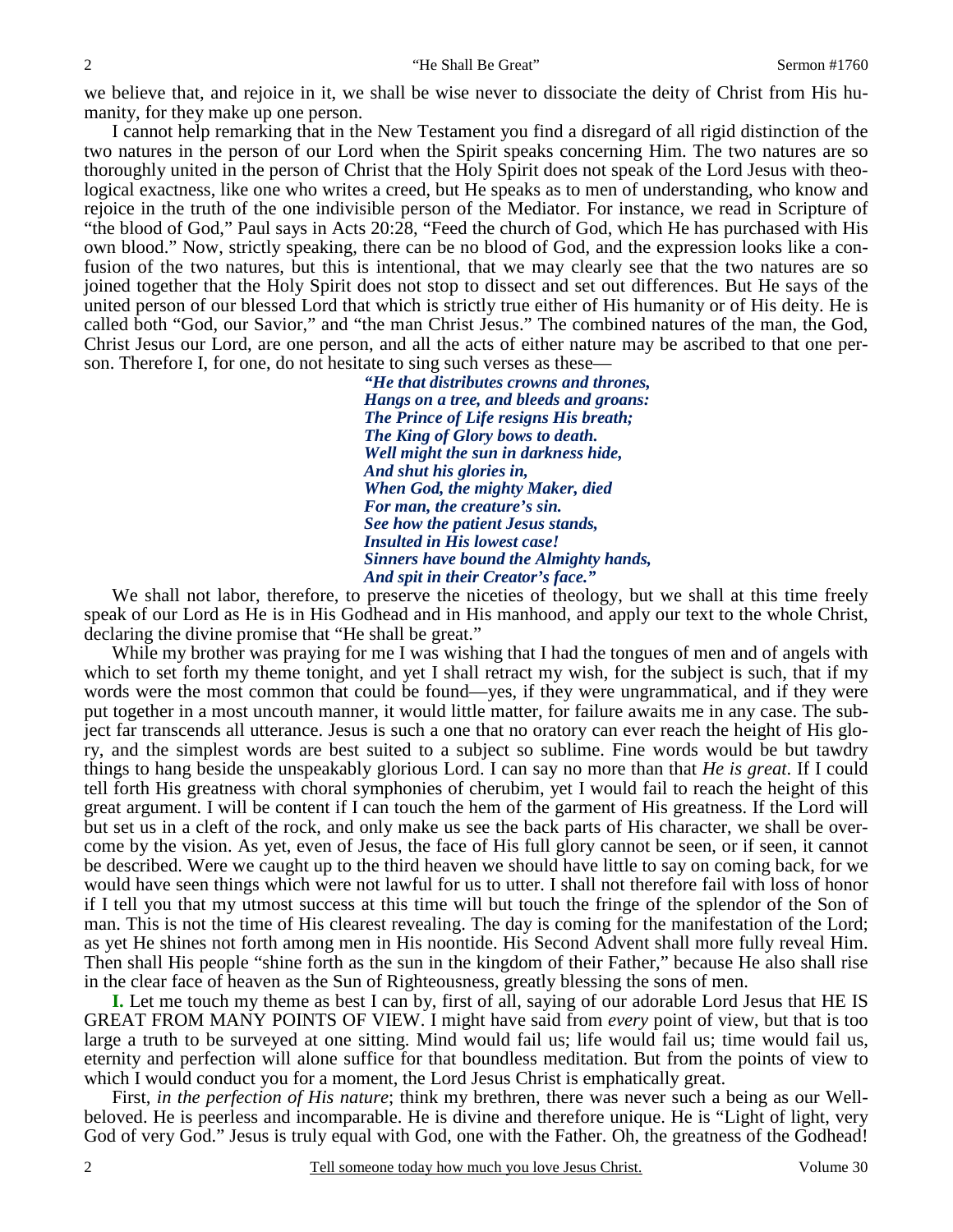Jehovah is a being infinite, immeasurable, incomprehensible, and inconceivable! He fills all things, and yet is not contained by all things. He is indeed great beyond any idea of greatness that has ever dawned upon us. All this is true of the Only-Begotten. "In the beginning was the Word, and the Word was with God, and the Word was God. The same was in the beginning with God. All things were made by Him, and without Him was not anything made that was made." "For of Him, and through Him, and to Him, are all things: to whom be glory forever. Amen." "He is before all things, and by Him all things consist."

 But our Lord Jesus is also man, and this makes the singularity of His person, that He should be perfectly and purely God, and as truly and really man. He is not humanity deified; He is not Godhead humanized. I have admitted latitude of expression, but there is, in fact, no confusion of the substance. He is God. He is man. He is all that God is, and all that man is as God created him. He is as truly God as if He was not man, and yet as completely and perfectly man as if He were not God. Think of this wondrous combination! A perfect manhood without spot or stain of original or actual sin, and then the glorious Godhead combined with it! Said I not truly, that Jesus stands alone? He is not greatest of the great, but great where all else are little. He is not something among all, but all where all else are nothing. Who shall be compared with Him? He counts it not robbery to be equal with God, and among men He is the Firstborn of every creature, among the risen ones He is the Firstborn by His resurrection from the dead, among the glorified He is the source and object of glory. I cannot compass His nature; who shall declare His generation? He is one with us and yet inconceivably beyond us. Our nature is limited, sinful, fallen, but His nature is unbounded, holy, divine. When Jehovah looks on us we ask, "What is man, that you are mindful of him? And the son of man, that you visit him?" But, "when He brings in the First-begotten into the world, He says, 'and let all the angels of God worship Him.'" Shall it not truly be said as to His nature, "He is great"?

 He is great also *in the grandeur of His offices*. Remember that He has for our sakes undertaken to be our Redeemer. You see your bondage, brethren. You know it, for some of you have worn the fetters till they have entered into your soul, from such slavery He came to redeem us. Behold His Zion in ruins, heaps on heaps, smoking, consumed! He comes to rebuild and to restore. This is His office—to build up the old wastes, and to restore the temple of the living God, which had been cast down by the foe. To accomplish this He came to be our Priest, our Prophet, and our King, in each office glorious beyond compare. He came to be our Savior, our Sacrifice, our Substitute, our Surety, our Head, our Friend, our Lord, our Life, our All. Pile up the offices, and remember that each one is worthy of God. Mention them as you may, and truly you shall never remember them all, for He, the express image of His Father's glory, has undertaken every kind of office, that He might perfectly redeem His people, and make them to be His own forever. In each office He has gained the summit of glory, and therein He is and shall be great.

 Have you ever stood in Westminster Abbey when some great warrior was being buried, and when the herald pronounced his various titles? He has been greatly honored by his queen, and by his nation, for which he has fought so valiantly, and he is prince of this and duke of that, and count of the other and earl of something else, the titles are many and brilliant. What a parade it is! "Vanity of vanities! All is vanity!" What use is it to the senseless clay, that it is buried with pomp of heraldry? But I stand at the tomb of Christ, and I say of His offices that they are superlatively grand, and moreover, that they are not buried and neither is He among the dead. He lives and still bears His honors still in the fullness of their splendor. He is still all to His people, every office He still carries on, and will carry on till He shall deliver up the kingdom to God, even the Father, and God shall be all in all. Oh, the splendor of this Christ of God in the mighty offices which He sustains! He is the Standard-bearer among ten thousand. Who is like unto Him in all eternity? "The government shall be upon His shoulders; and His name shall be called Wonderful, Counselor, The Mighty God, The Everlasting Father, and The Prince of Peace." "Hosanna to the son of David: Blessed is He that comes in the name of the Lord!" Let our hearts give Him our adoring praise tonight, for He is great in the glorious offices which God has heaped upon Him.

 His nature and His offices would alone furnish us with a lengthened theme, but oh, my brethren, the Lord Jesus is great *in the splendor of His achievements*. He does not wear an office whose duty is neglected, but His name is faithful and true. He is no holder of a figurehead office; He claims to have finished the work which His Father gave Him to do. He has undertaken great things, and glory be to His name, He has achieved them. His people's sins were laid upon Him, and He bore them up to the cross, and on the cross He made an end of them, so that they will never be mentioned against them any more forever. Then He went down into the grave, and slept there for a little season, but He tore away the bars of the sepulcher and left death dead at His feet, bringing life and immortality to light by His resurrection.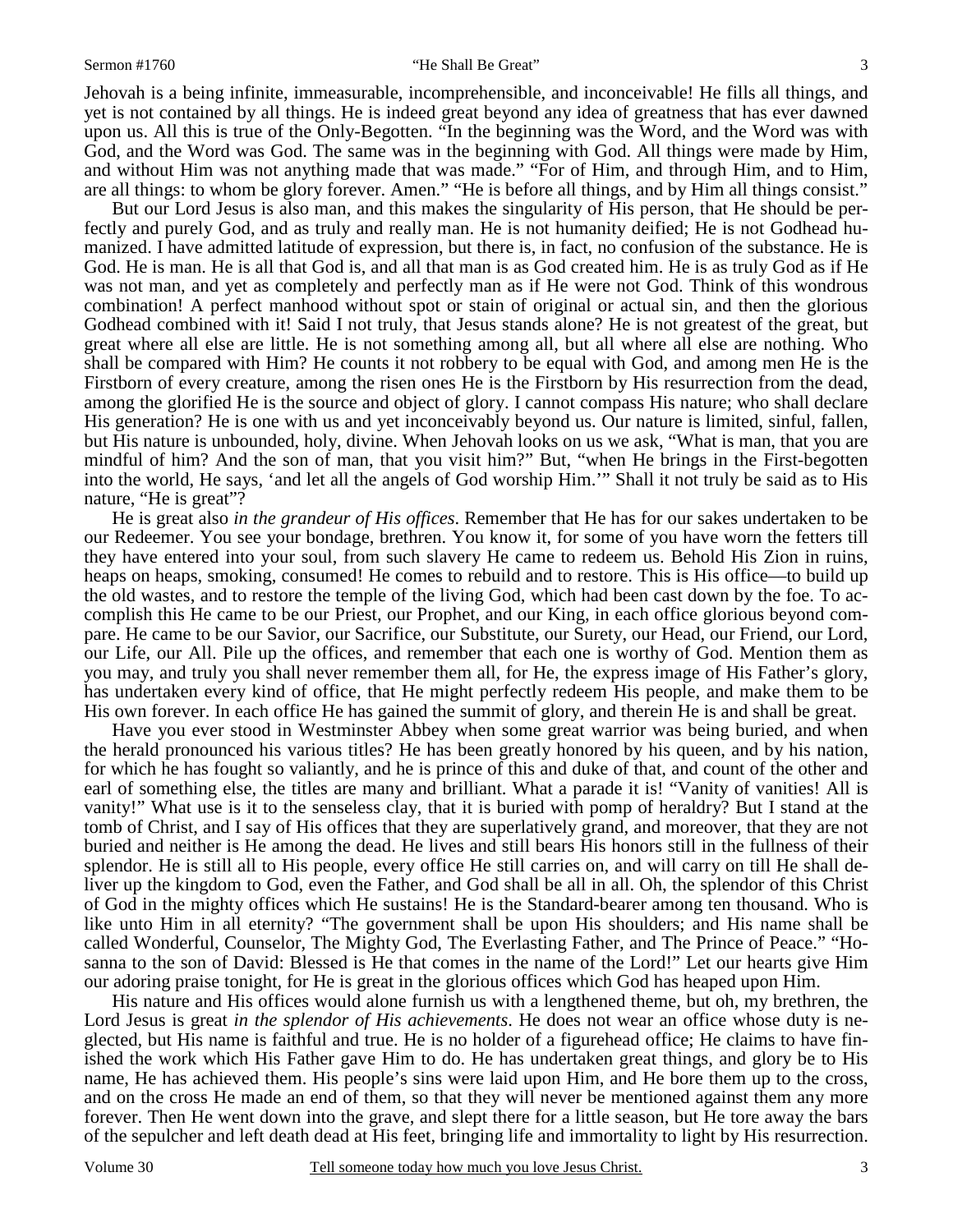This was His high calling and He has fulfilled it. His victory is complete; the defeat of the foe is perfect. "O death, where is your sting? O grave, where is your victory?" Springing upward from the tomb when the appointed day was come, He opened heaven's gates to all believers, according to the word—"The breaker is come up before them, and their king shall pass before them and the Lord on the head of them." As He opened the golden gates, He led captivity captive, and receiving gifts for men, He cast down a royal largess among the poorest of His people that they might be enriched by it. This was His objective, and the design has been carried out without flaw or failure. Within the veil He went, our Representative, to take possession of our crowns and thrones, which He holds for us to this day by the tenure of His own cross. Having purchased the inheritance, and paid off the heavy mortgage that lay upon it, He has taken possession of the Canaan wherein our souls shall dwell at the end of the days when we shall stand in our lot. Is it not proven that He is great? Conquerors are great, and He is the greatest of them. Deliverers are great, and He is the greatest of them. Liberators are great, and He is the greatest of them. Saviors are great, and He is the greatest of them. They that multiply the joys of men are truly great, and what shall I say of Him who has bestowed everlasting joy upon His people, and entailed it upon them by a covenant of salt forever and ever? Well did you say, O Gabriel, "He shall be great," for great indeed He is!

 He shall be great, again, *in the prevalence of His merits*. Never a being had such merit as Christ. His life and death cover all believers from head to foot with a perfect obedience to the law. With royal vesture they are clad; Solomon in all his glory was not arrayed like one of these. His blood has washed believers white as the driven snow, and His righteousness has made them to be "accepted in the Beloved." He has such merit with God that He deserves of the Most High whatever He wills to ask, and He asks for His people that they shall have every blessing necessary for eternal life and perfection. He is great, indeed, my brethren, when we think that He has clothed us all in His righteousness, and washed us all in His blood. Nor us alone, but ten thousand times ten thousand, of His redeemed stand today in the wedding dress of His eternal merit, and plead before God a claim that can never be denied—the claim of a perfect obedience which must always please the Father's heart. Oh, what mercy is that which has turned our hell to heaven, transformed our disease into health, and lifted us from the dunghill, and set us among the princes of His people! In infinite power to remove sin, to perfume with acceptance, to clothe with righteousness, to win blessings, to preserve saints, and to save to the uttermost, the Lord Jesus is great beyond all greatness.

 My theme will never be exhausted, though I may be. Let me not delay to add that our Lord Jesus Christ is great *in the number of His saved ones*. I do not believe in a little Christ, or a little heaven, or a little company before the throne, or a few that shall be saved. Hear this, for I would gladly reply to a lie that is often stated, and is the last resort of those who assail the doctrines of grace. They say that we believe that God has left the great mass of His creatures to perish, and has arbitrarily chosen an elect few. We have never thought such a thing. We believe that the Lord has an elect many, and it is our joy and delight to think of them as a number that no man can number. "Oh," they say, "you think that the few who go to your little Bethel or Salem are the elect of God." That, sirs, is what you invent for your own purposes, but we have never said anything of the sort. We rejoice to believe that as many as the stars of heaven shall be the redeemed of Christ—that as many as the sands that are upon the seashore, even an innumerable company, are those for whom Christ has shed His precious blood that He might effectually redeem them. As I look up to the heaven of the sanctified, my mind's eye does not see a few dozen saints met together in select circles of exclusiveness, but my eyes are dazzled with the countless lights which shine each one from the lustrous brows of the redeemed, lustrous I say, for each glorified one wears upon his forehead the name of the Most High. My heart is glad to turn away from the multitude that throng the broad way, and to see a greater multitude that throng the heavenly fields, and day without night, celebrate redemption by the blood of the Lamb. Have they not washed their robes, and made them white in His blood? In all things our Lord will have the pre-eminence, and this shall be the case in the number of His followers, He shall therein vanquish His great enemy. His redeemed shall fly as a cloud, as doves to their windows. Countless as the drops of morning dew shall His people be in the day of His power. He shall be great in the host of His adherents in glory.

 Multitudes upon earth are even now pursuing their road to heaven, and greater hosts are yet to follow them. A day shall be when the people of God shall be increased exceedingly, above anything that we see at the present, they shall spring up as the grass and as willows by the watercourses, as if every stone that heard the ripple of the brook had been turned into a man. The seed of the Lord Jesus Christ shall multi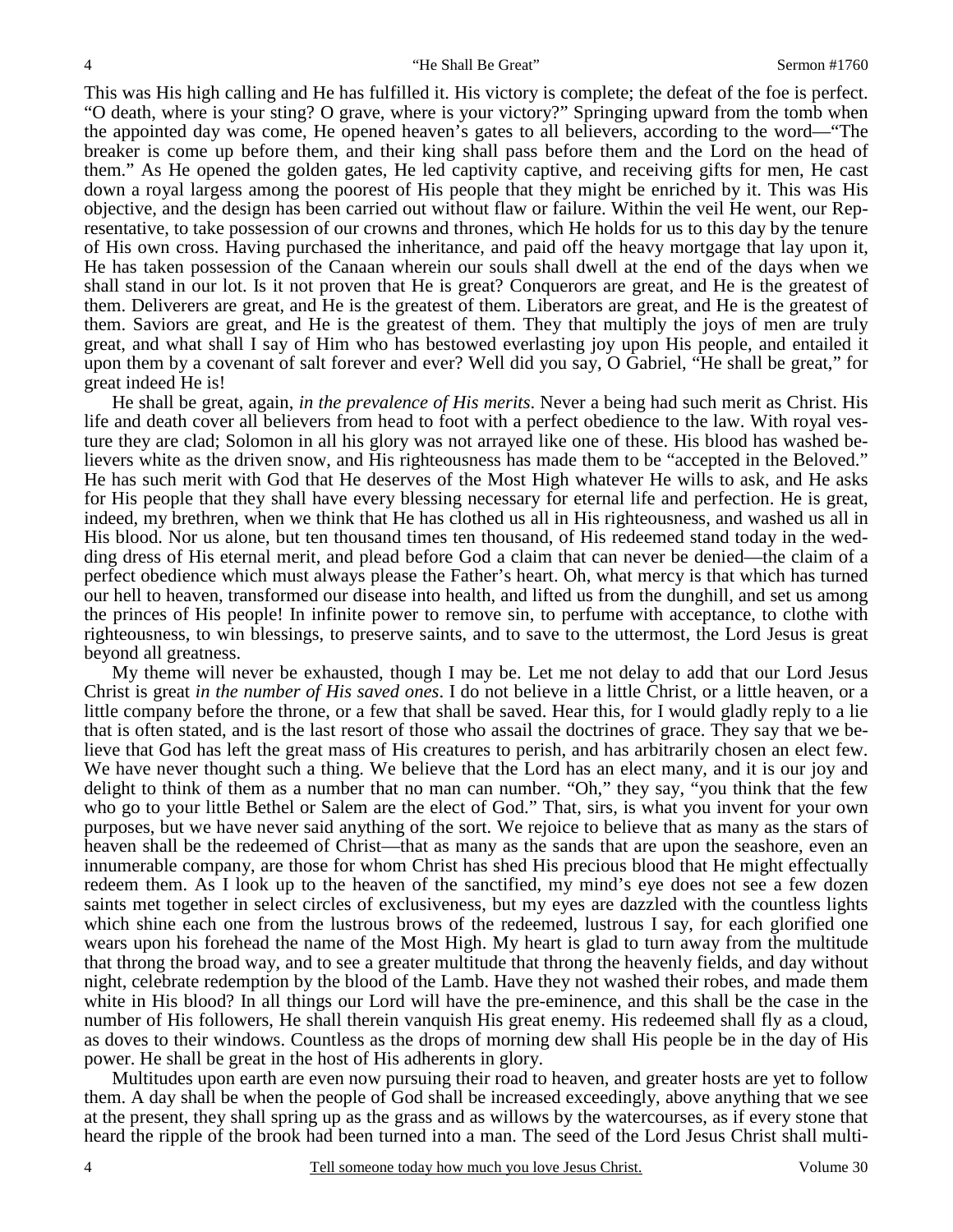ply till arithmetic shall be utterly baffled, and numeration shall fail. He is great—a great Savior, of a great mass of great sinners, who shall by His redeeming arm, be brought safely, without fail, to His right hand in endless glory. As the tribes of the natural Israel increased exceedingly, so also shall the spiritual Israel. The Lord shall multiply His Zion with men as with a flock, and thus shall the King of Israel be great.

 Brethren and sisters, the Lord Jesus Christ shall be great *in the estimation of His people*. If I were to try tonight to praise my Lord to the highest heavens, my brother might well follow me, and extol our Lord much more. Then I would get up from my seat again, and I would not rest until I found yet loftier praises for my Lord and God. Then might my dear brother return to the happy task, and excel me yet again, and then, for sure, I would be on my feet a third time, and keep up the hallowed rivalry, lauding and magnifying Jesus to my mind's utmost. And if the Lord permitted, we would never stop, for I would give in to no man in my desire to extol my Lord Jesus. I am sure that none of His people would give way to others in a humble sense of supreme indebtedness, but each one would say, "There is something which He has done for me which He never did for you. There is some point of view in which He is greater to me than He is to you." Brothers and Sisters, I admit that there are many points in which He is greater to you than He is to me, but yet to me He is higher than heaven, vaster than eternity, more delightful than Paradise, more blessed than blessedness itself. If I could speak of Him according to my soul's desire, I would speak in great capital letters, and not in the small italics which I am compelled to use. If I could speak as I would, I would make winds and waves my orators, and cause the whole universe to become one open mouth with which to proclaim the praises of Emmanuel. If all eternity would speak, as though it too, were but one tongue, yet it could not tell all the charms of His love and the sureness of His faithfulness and His truth. We must leave off somewhere, but, truly, if it is the point of our estimation of Him, we can never express our overwhelming sense of His honor, His excellence, His sweetness. Oh, that He was praised by every creature that has breath! Oh, that every minute placed another gem in His crown! Oh, that every soul that breathes did continue to breathe out nothing but hosannas and hallelujahs unto Him, for He deserves all possible praises! Do you hear the crash of the multitudinous music of heaven? It is like many waters, and like the mighty waves of the sea, but it is all for Him. Can you hear the charming notes of "harpers harping with their harps"? Their harpings are all for Him. Can you conceive the unutterable joys of the glorified? Every felicity of eternity is a song to His honor. Heaven and earth shall yet be full of the brightness of His glory. Who can look the sun in the face in the height of his noontide? Who can tell the illimitable greatnesses of the Son of God? To Him, even to Him, let all praises be, for He has redeemed our souls with blood, and set the captives free. He has made us unto our God both kings and priests, and we shall reign with Him forever and forever. Truly, He is great, and shall be great eternally.

 But, oh brethren, how great must Christ be *in the glory of heaven!* We have never seen that. Some of us shall see it very soon—

> *"For we are in the border-land, The heavenly country's near at hand: A step is all 'twixt us and rest, E'en now we converse with the blest."*

But the greatness of Christ in heaven—surely this is the grand sight for which we long to go to heaven that we may behold His glory, "The glory which He had with the Father before the world was," and the glory which He has gained by His service for the Father here below. Has He not said, "Father, I will that they also, whom You have given Me, be with Me where I am; that they may behold My glory"? What honor and majesty surround our Prince in the metropolis of His empire! What is this city? Where does its brightness come from? The sun is dim; the moon no more displays herself. "The glory of God did lighten it, and the Lamb is the light thereof." The whole city shines in the Redeemer's glory. And who are these that come trooping down the golden streets?—these shining ones, each one comparable to a living, moving sun, each one as bright as the star of the morning? Ask them where their brightness comes from, and they tell you that the glory of Christ has risen upon them, and they are reflecting His brightness as the moon reflects the brilliance of the sun. If you sit down with one of these shining ones, and hear him tell his story, the sum of the matter will be, "Not unto us; but unto Him that loved us, be honor and glory." This will be the substance of every testimony—"He loved me, and gave Himself for me." Only they will put it something like this—"HE loved *me*. He, that great HE." How they will pronounce it as they point to His glory—"HE loved me—that little *me."* They will sink their voices, oh, so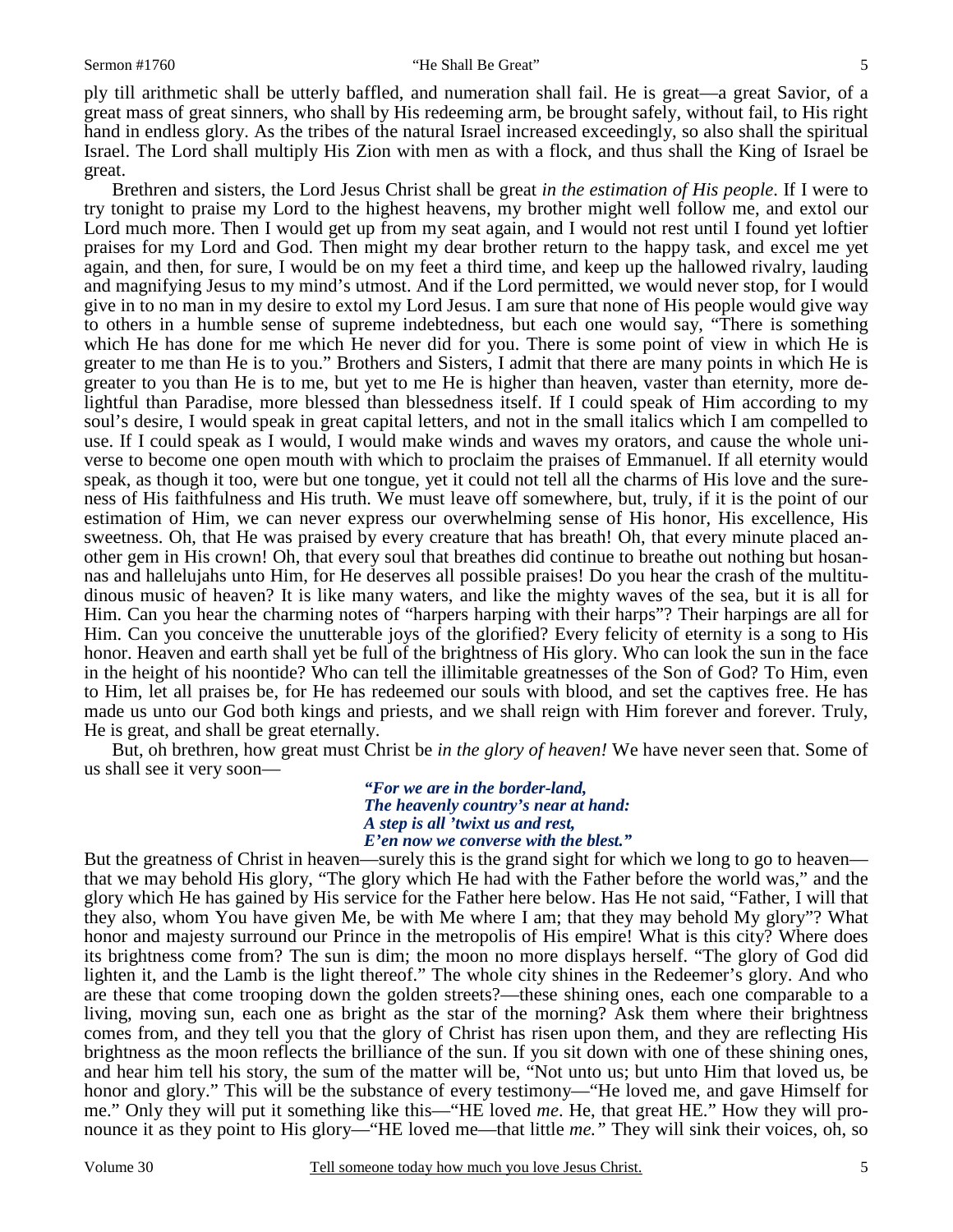low, as with wonder and surprise they express their admiration that ever He could have loved such unworthy ones as they were.

 But I must not—dare not—try to touch upon the *glory of Christ upon the throne of the Father*. Certain great divines have written upon the glory of Christ, but I will guarantee you that, when they died and went to heaven, they half wished that they could come back again to amend their most glowing pages. Ah me, what can ignorance say of the All-Wise? What do blinking owls know of high noon? What do we poor limited creatures, babes of yesterday, know of the Infinite, the Ancient of days, and of the splendor that flames from the Firstborn at the right hand of the Most High? It would need an angel to tell us that, but perhaps, if he did, we would not understand or else what we did understand would overpower us, and we should fall before our Lord as dead. The heavens are now telling the glory of our Lord, but the half of it will never be told throughout ages of ages. Assuredly, concerning our adorable Lord Jesus it is true—"He shall be great."

**II.** Now, by your leave, I want to turn the subject around a little, and look at it in another light. "He shall be great," and He is so, for HE DEALS GREAT THINGS.

 He is a Savior, and a great one. As I have already said, it was a *great ruin* which He came to restore. The wind came from the abyss and smote the four corners of the house of manhood and it fell. Devils laughed and triumphed as they saw God's handiwork spoiled. Human nature sank in shame, Paradise was blasted, sin was triumphant, and the fiery sword was set at Eden's gate to exclude us. It was a hideous ruin. But, oh, when Christ came, He brought a great salvation. He came to prepare a better Paradise, and to plant in it a better tree of life, and to give us possession of it upon a better tenure than before. Oh, He is a great Savior; He worked amid the chaos of the fall, and restored what Adam had destroyed!

 And beloved, we were covered with *great sin—*some of us especially so. But "He shall be great," and therefore He makes short work of great sin. Great sinners, what a joy it ought to be to you to think that He is great, and therefore, has come to rescue such as you are, and deal with such difficulties as beset and surround *you,* for what if sin is great? His arrangement for its removal is great too. Look there at Calvary, and if you can see it through your blinding tears, behold the sacrifice He offered once, for all, to put away sin. Regard the old Tabernacle and its faulty types—Aaron has offered his bullock which has smoked to heaven, but no result has followed. Aaron has brought his lambs, and goats, and rams, and their blood in basins is thrown at the foot of the altar. The whole soil of the Tabernacle is saturated with the blood of bullocks and of goats, but no result has come of it. These can never take away sin. See now the greater sacrifice which Jesus brings. That great High Priest of ours is great indeed, for He has offered up *Himself* without spot unto God! Lo, on His great altar there smokes to heaven no longer clouding incense or burning flesh, but the body and soul of the appointed Substitute are offered up in sacrifice for men. We have none of us a due conception of the grandeur of that vicarious offering, which at once and forever made an end of sin. Think of it carefully and in detail. Count it no light thing that He who was the Father's equal, that He who was pure and perfect in both natures, became a curse for us, and was made sin for us, and presented Himself as a victim to justice on our behalf. This is a wonder among wonders, as much exceeding miracle as miracle exceeds the most commonplace fact. It overtops the highest Alps of thought, that He who was offended should expiate the offense, He who was perfect should suffer punishment, He who was all goodness should be made sin, and He who was all love should be forsaken of the God of love. What merit and majesty are found in His glorious oblation! Great is the sin, but greater is the sacrifice. The atonement has covered the guilt, and left a margin of abounding righteousness.

 Beloved, what a mercy it is for us that we have such a High Priest, for if you and I are burdened tonight with great transgression, there is *great pardon* to be had—pardon so great that it actually annihilates the sin—pardon so great that the sin is cast behind Jehovah's back, while the pardon rings out perpetual notes of joy and peace in the soul—

> *"His the pardon, ours the sin— Great the sin, the pardon great; Great His good which healed our ill, Great His love which killed our hate."*

He shall be great indeed who has worked us so great a salvation.

 And now, dear friends, you and I, being greatly pardoned through the great sacrifice, are journeying through the wilderness toward Canaan, and we have *great needs* and many, pressing upon us every day. We are poverty itself, and only All-sufficiency can supply us, but that is found in Jesus. We need great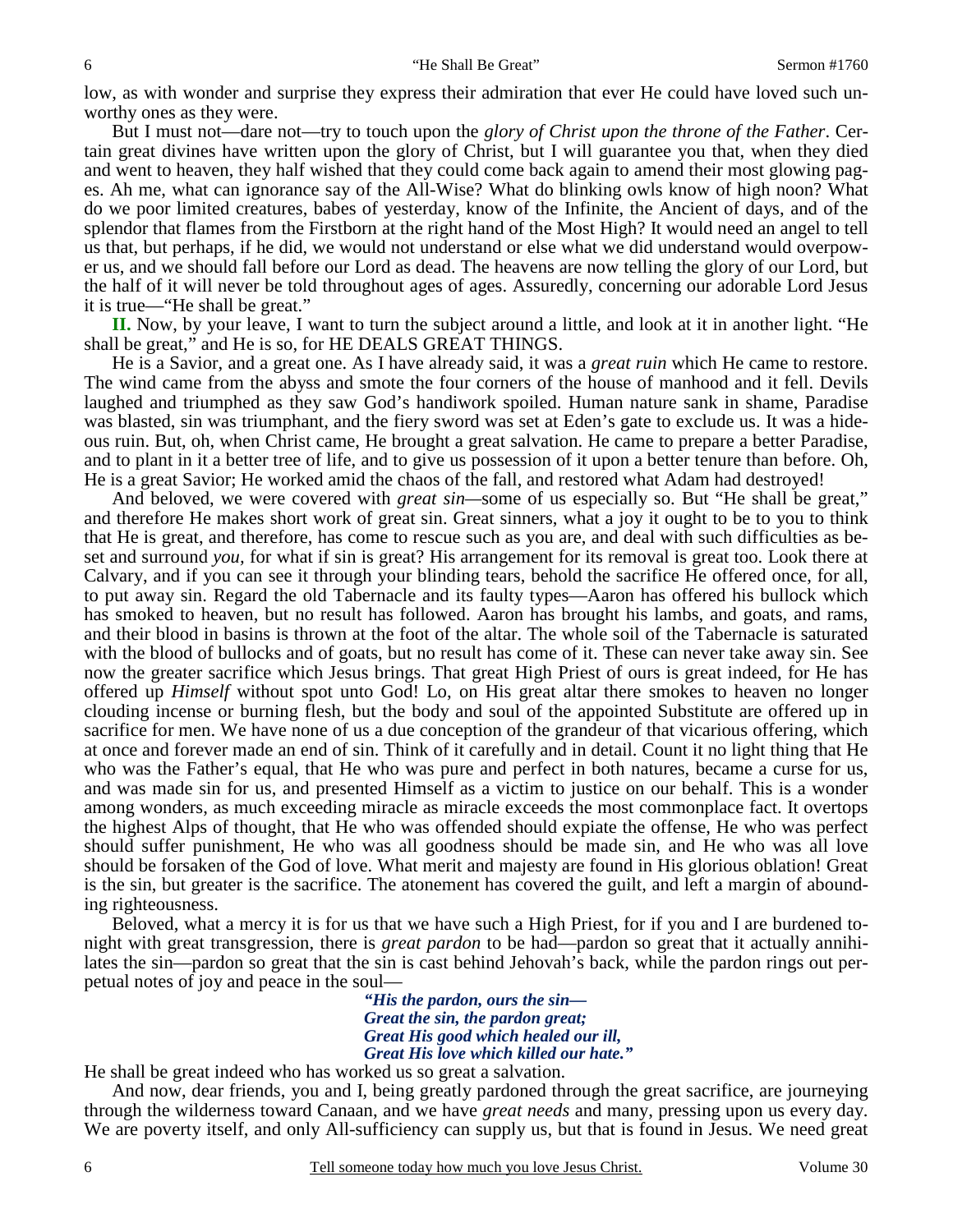abundance of food, the heavenly bread lies around the camp, and each may fill his share. We require rivers of living water, the smitten rock yields us a ceaseless flood, the stream never ceases. We have great demands, but Christ has *great supplies*. Between here and heaven we shall have, perhaps, greater needs than we have yet known, but all along, every resting place is ready, stores are laid up, good cheer is stored, nothing has been overlooked. The commissariat of the Eternal is absolutely perfect. Do you feel sometimes so thirsty for grace that like Behemoth you could drink up Jordan at a draught? More than that river could hold is given you. Drink abundantly, for Christ has prepared you a bottomless sea of grace to fill you with all the fullness of God. Deprive not yourselves, and doubt not your Savior, why should you limit the Holy One of Israel? Be great in your experience of His all-sufficiency, and great in your praises of His bounty, and then in heaven you shall pour at His feet great treasures of gratitude forever and ever.

 Yes, and He is a Christ *of great preparations*. He is engaged before the throne today in preparing a *great heaven* for His people, it will be made up of great deliverance, great peace, great rest, great joy, great victory, great discovery, great fellowship, great rapture, and great glory. He is preparing for His redeemed no little heaven, no starveling banquet, and no narrow delight. He is a great Creator, and He is creating a great Paradise wherein a great multitude shall be greatly happy forever and ever. "He shall be great"—great in the bliss of His innumerable elect. If we once get within the pearly gates, and walk those golden streets, we are not ashamed tonight to vow that He shall be great; we will make Him glorious before His holy angels. If praises can make Him great, our praises shall ring out day and night at the very loudest, and ten thousand times ten thousand of the glorified shall join with us in perpetual hallelujahs to Him who loved us before all worlds, and will love us when all worlds shall cease to be. "He shall be great." He must be great. If we live it shall be our business to sing like the Virgin, "My soul does magnify the Lord, and my spirit has rejoiced in God my Savior."

**III.** I have come to a close when I have said a few words upon the last point, which is this, HIS GREATNESS WILL SOON APPEAR. It now lies under a cloud to men's bleary eyes. They still belittle Him with their vague and vain thoughts, but it shall not always be so. It is midnight with His honor here just now, or if it isn't midnight, it is much the same, for men are stone blind. But it will not long be darkness, nor shall human minds be blinded forever. My eyes foresee the dawning. Did you hear the clarion just now? I dream not that ears of flesh can catch the sound as yet, but the ears of faith can hear it. The trumpet rings out exceedingly loud and long, and after the trumpet there is heard this voice, "Behold, the Bridegroom comes! Go you forth to meet Him." Hear you not the shouts of armies—"Lo, He comes! Lo, He comes! Lo, He comes!" Right gladly I hear the cry. Let the world ring with the notes of joy. He comes. That trumpet proclaims Him. I shall propound no order now as to how predicted events shall happen, but I know this, that the Lord shall reign forever and ever, King of kings and Lord of lords. Hallelujah! "He shall be great." The nations shall bow at His feet. Rebellious enemies shall acknowledge Him as their King. The whole universe shall be filled with the glory of God. There shall be left no space where His light shall not shine. "He shall be great." To Him "every knee shall bow, and every tongue confess that Jesus Christ is Lord, to the glory of God the Father."

 Fret not yourselves, brethren, because of the false doctrine which roams through the world today. Worry not your hearts as though the Christ were defeated. He is clad in shining armor, through which no dart of error can ever pierce. He lingers for a little while upon the hills, surveying the battlefield with eagle eye. He leaves His poor servants to prove how weak they are, as they almost turn their backs in the day of battle. He lets heaven and earth see the weakness of an arm of flesh. But courage, brethren! The Prince Emmanuel hastens! You may hear His horse hoofs on the road. He is near. On white horses shall His chosen follow Him, going forth "conquering and to conquer," for the battle is the Lord's, and He will deliver the enemy into our hands. The Lord shall reign forever and ever, King of kings! Hallelujah! "He must reign, till He has put all enemies under His feet."

 The day is coming when the mighty progress of the gospel shall make Christ to be great among men, and then you need not listen long to hear that other trumpet which shall wake the sleeping dead. The Risen One descends. *Resurrection* is at hand! Oh, what greatness will be upon Christ in that hour when all shall leave their graves, even the whole multitude of the slain of death! He shall be glorious among them, the First-fruits of the resurrection, illustrious in those who rise by virtue of His rising. Oh, what honor will He have that day! Jesus, You are He whom Your brethren shall praise as they see You victorious over death in all those quickened myriads.